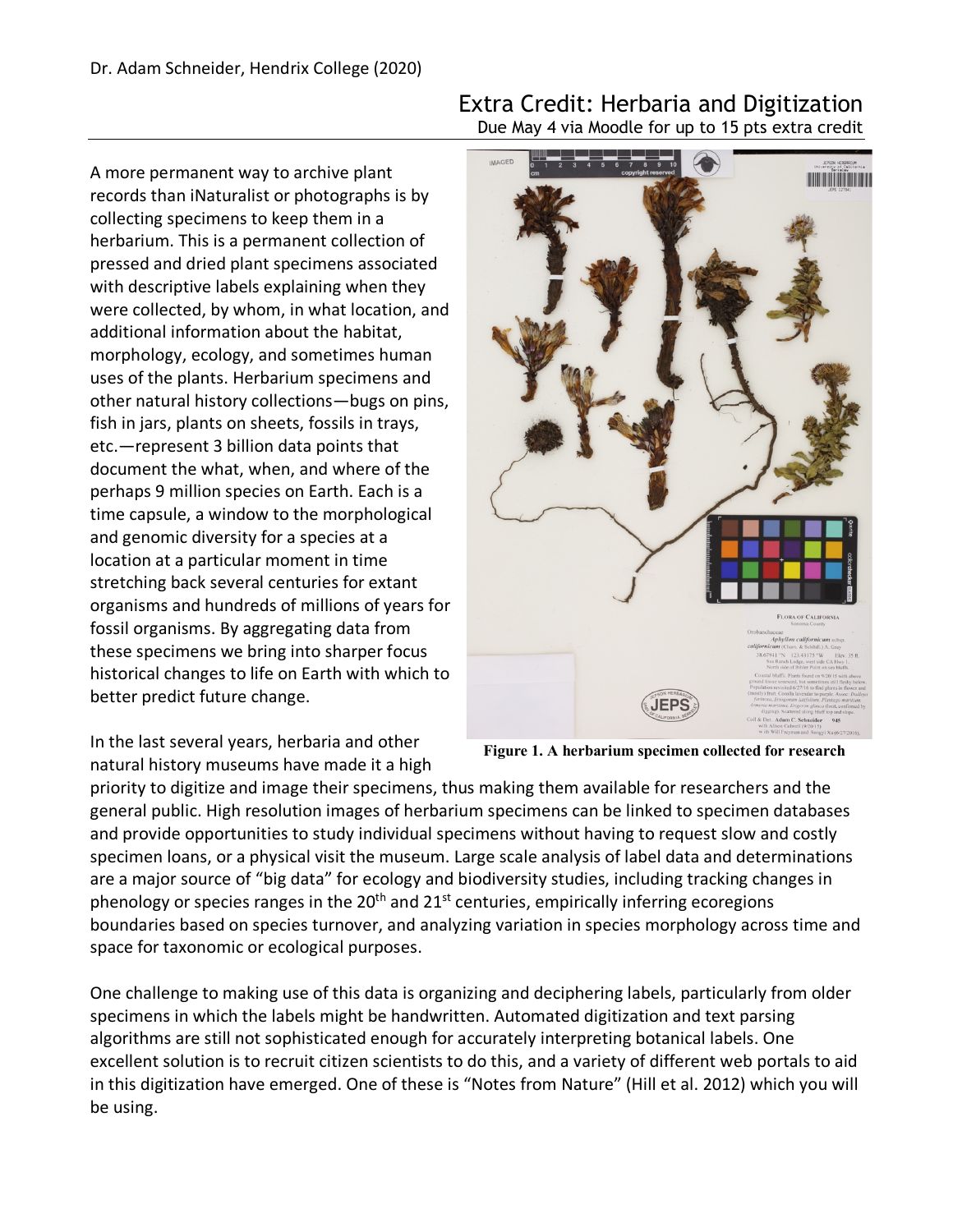Dr. Adam Schneider, Hendrix College (2020)

## **Introduction and Set-up**

- 1. Watch this six-minute video about the herbarium at the New York Botanical garden: https://www.youtube.com/watch?v=lK5Fdsr16Ps
- 2. Which plant specimen, discussed in the video, was used as a fish poison?
- 3. Watch either of these other videos describing the herbaria at the Botanical Research Institute of Texas: https://www.youtube.com/watch?v=WW2kX0Xz-CE or the Arkansas Natural Heritage Commission: https://www.youtube.com/watch?v=IlledM3\_S1M
- 4. List two things you learned about herbaria that was not mentioned in the first video. a.

b.

- 5. Now, you will have a chance to look at herbarium specimens from across Arkansas. Go to: https://www.notesfromnature.org/active-expeditions/Herbarium
- 6. Create an account by clicking "login" in the upper right corner, then "Create Account". Write your username here:  $\blacksquare$  . This will be used for me to assess your work.
- 7. Exit out, then use your SAME username/login to log in to the BioSpex event: https://biospex.org/events/b046bd9c-4e22-4e97-9990-7ea21c64b3c9/signup **Note:** This step is crucial for saving a record of your progress so I can give you credit.
- 8. If you have already signed in an are returning to continue digitization, you can skip straight to this link: https://biospex.org/projects/plants-of-arkansas-discovery-and-dissemination

## **Specimen Transcription**

- 1. Go to https://biospex.org/projects/plants-of-arkansas-discovery-and-dissemination If you scroll down you will see a variety of different "Expeditions", or projects to work on. For now, choose: **Herbarium Plants of Arkansas: skeletal records for our southernmost herbarium (Part 2)**
- 2. Follow the built-in tutorial. It may automatically appear in a pop-up window, or you may have to click the "Tutorial" button immediately underneath the image of the specimen.
- 3. Transcribe the label data for one specimen. Use the help links to be sure you are following the correct style. Your job is to transcribe the information, not correct it.
- 4. Transcribe **five** more specimens from this campaign. Write their species names below (remember the proper way to write scientific names!):
	- a.
	- b.
	- c.
	- d.
	- e.
- 5. Transcribe **10 more** specimens from this campaign, then answer the following questions:
	- a. In what ways were the specimen labels similar over the set of 15 that you have transcribed?
	- b. In what ways might this similarity facilitate research?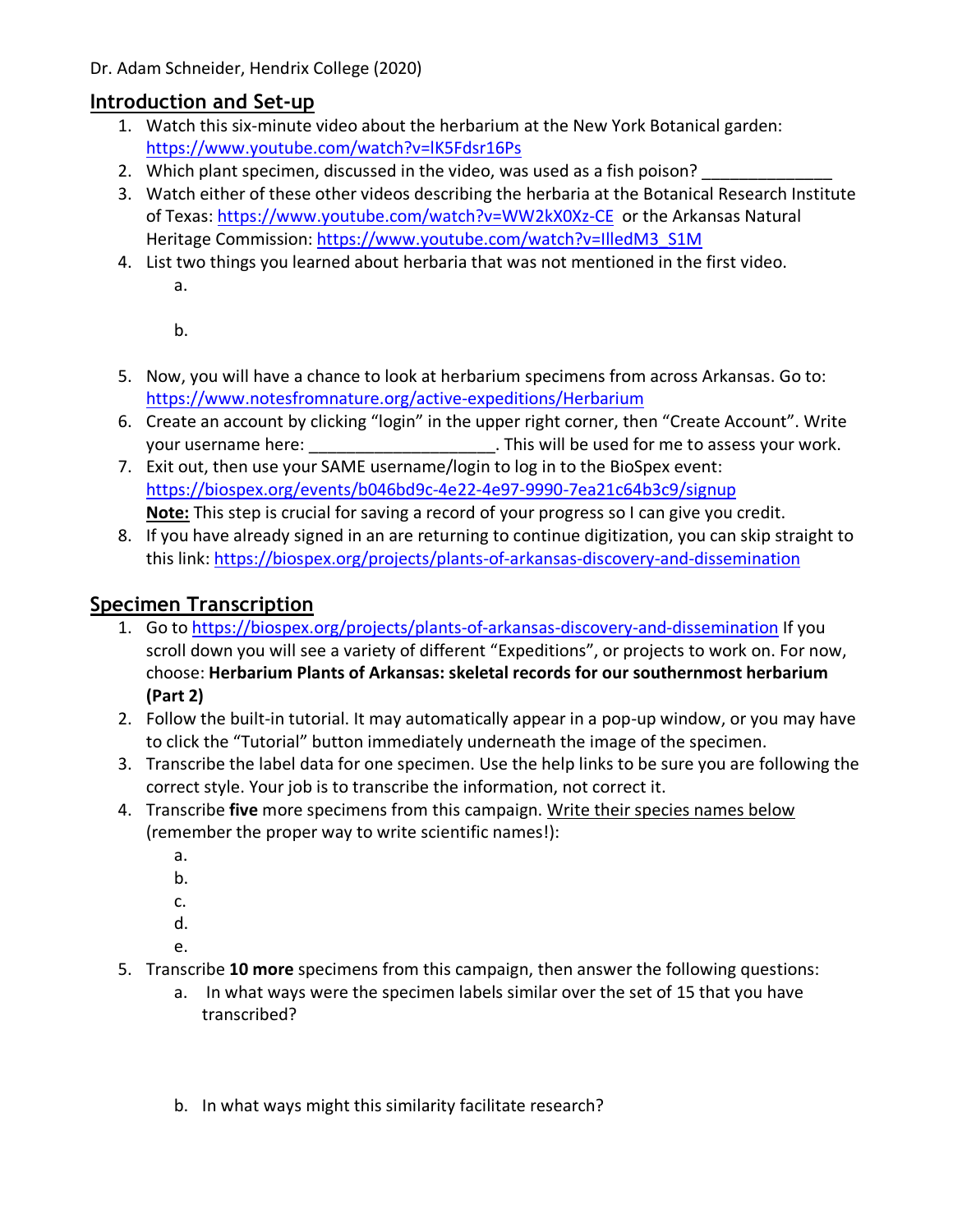- c. In what ways did the specimen labels vary over the set of 15? To what do you ascribe this variation?
- d. What did you see on the specimen labels that you did not understand?
- e. Provide one thing that you had expected to see on a specimen label that did not appear on them. Why might that bit of information be absent?
- 9. Return to the main menu and switch expeditions to "The Flora of Benton and Washington Counties (Part 3)" or "Plants of Northern Arkansas: Glade Quest". Indicate your choice here:
- 10. Digitize **15 more labels** from a second campaign (total of 30). Note that if you choose one of the other expeditions, you may be asked to digitize slightly different information (Locality, GPS coordinates, and habitat). This time, mark the collection years for the specimens you are digitizing: